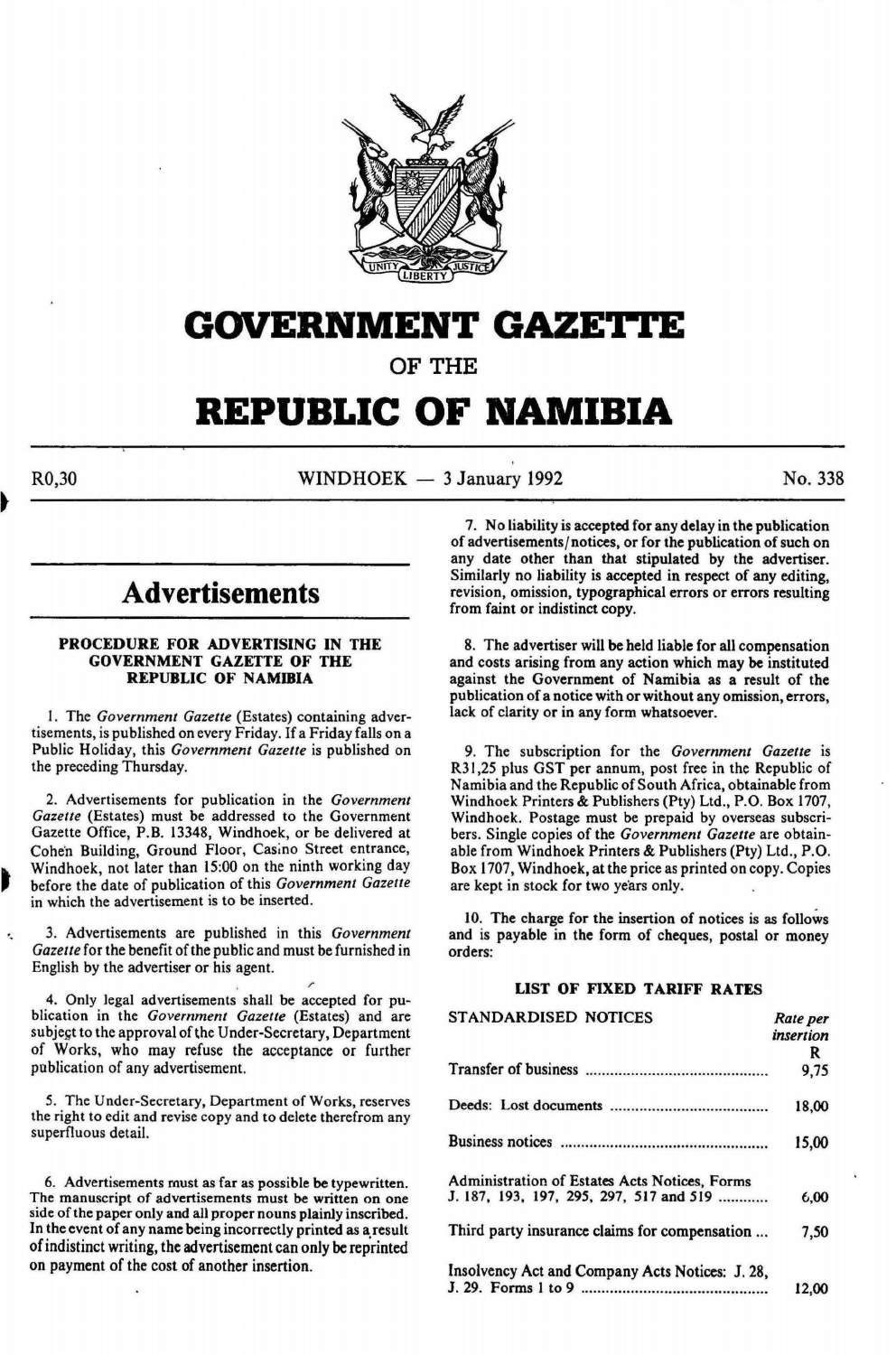| J.B. $-$ Forms 2 and 6 $-$ additional statements<br>according to word count table, added to the basic<br>traffic.                                                                                      |        |
|--------------------------------------------------------------------------------------------------------------------------------------------------------------------------------------------------------|--------|
| Change of name (two insertions)                                                                                                                                                                        | 90.00  |
| Naturalisation notices (including a reprint for the                                                                                                                                                    | 6,00   |
| Unclaimed moneys - only in the Government<br>Gazette, closing date 15 January (per entry of                                                                                                            | 2,50   |
|                                                                                                                                                                                                        | 15,00  |
|                                                                                                                                                                                                        | 6,00   |
| NON-STANDARDISED NOTICES                                                                                                                                                                               |        |
| Company notices:                                                                                                                                                                                       | R      |
| Short notices: Meetings, resolutions, offers of<br>compromise, conversions of companies, voluntary<br>windings-up, et.: closing of members' registers<br>for transfer and/or declarations of dividends | 33,00  |
| Declaration of dividends with profit statements,                                                                                                                                                       | 75,00  |
| Long notices: Transfers, changes in respect of<br>shares or capital, redemptions, resolutions, volun-                                                                                                  | 100,00 |
|                                                                                                                                                                                                        |        |

|                                                   | 33,00  |
|---------------------------------------------------|--------|
| Liquidators' and other appointees' notices        | 21,00  |
| SALES IN EXECUTION AND OTHER PUBLIC SALES:        |        |
|                                                   | 54,00  |
| Public auctions, sales and tenders:               |        |
|                                                   | 18,00  |
|                                                   | 45,00  |
|                                                   | 69,00  |
| <b>ORDERS OF THE COURT:</b>                       |        |
| Provisional and final liquidations or sequestra-  |        |
| tions                                             | 42,00  |
| Reduction or change in capital mergers, offers of |        |
|                                                   | 100,00 |
| Judical managements, curator bonis and similar    |        |
|                                                   | 100.00 |
|                                                   | 12,00  |
| Supersession and discharge of petitions (J. 158)  | 12.00  |
|                                                   |        |

II. The charge for the insertion of advertisements other than the notices mentioned in paragraph lO is at the rate of R2,50 per em double column. (Fractions of a em must be calculated as a em).

12. No advertisements shall be inserted unless the charge is prepaid. Cheques, drafts, postal or money orders must be made payable to the Under-Secretary, Department of Works, Private Bag 13348, Windhoek.

#### FORM J 187

# LIQUIDATION AND DISTRIBUTION ACCOUNTS IN DECEASED ESTATES LYING FOR INSPECTION

In terms of section 35(5) of Act 66 of 1965, notice is hereby given that copies of the liquidation and distribution accounts (first and final, *unless otherwise stated)* in the estates specified below will be open for the inspection of all persons interested therein for a period of 21 days (or shorter or longer if *specially stated)* from the date specified or from the date of publication hereof, whichever may be the later, and at the offices of the Master and Magistrates as stated.

Should no objection thereto be lodged with the Master concerned during the specified period, the executors will proceed to make payments in accordance with the accounts.

523/91 GREEFF Hendrik Georg, I April *1955,*  550401 01 0001 6, Keetmanshoop, 16 November 1991. Manda Greeff, 610805 01 0094 2, Keetmanshoop. Windhoek. First National Trust, P.O. Box 448, Windhoek.

422/91 LAMBERT Cornelia Johanna, 311114 01 0002 4, Usakos. Stefanus Oscar Lambert, 27071923, Usakos, Windhoek. First National Trust, P.O. Box 448, Windhoek.

321/91 VAN ZYL Maria Magdalena, 350427 0013 00 4, Karasburg, Karasburg. Windhoek. First National Trust, P.O. Box 448, Windhoek.

123/91 VAN ZYL Pieter Willem, 271202 01 0003 3, Karasburg, Karasburg. Windhoek. First National Trust, P.O. Box 448, Windhoek.

278/91 LIESENBERG Tobias Johannes, 370102 5032 00 4, Windhoek, Windhoek. Windhoek. First National Trust, P.O. Box 448, Windhoek.

428/91 HEYNS Martha Johanna Jacoba, 340703 0042 00 0, Springbokstraat 42, Suiderhof, Windhoek. Johannes Christiaan Heyns, 290907 01 0019 0, Windhoek. Windhoek. Bank Windhoek Ltd., (Estate and Trust Department), P.O. Box *15,* Windhoek.

338/91 DREYER Sophia, 511005 09 0003 *5,*  Keetmanshoop, Keetmanshoop. Windhoek. Bank Windhoek Ltd., (Estate and Trust Department), P.O. Box 15, Windhoek.

6/91 ADOLF Bengela Andelinu, 610503 1100 15 I, Johannesburg. Milly Charlet Adolf (born Amondi), 660213 08 0002 9. Windhoek. Standard Bank Namibia Ltd., (Registered Bank), Trustee Branch, P.O. Box 2164, Windhoek.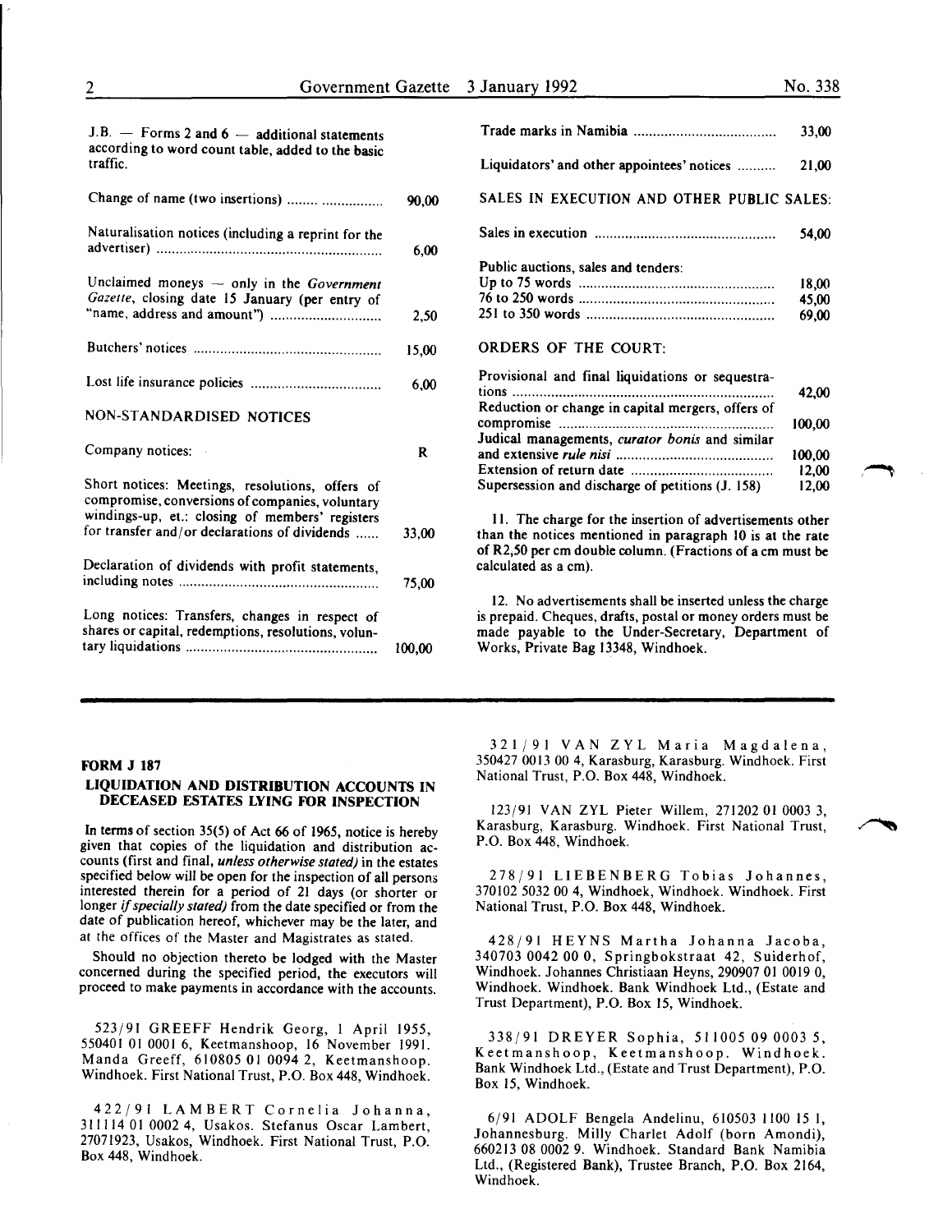400/91 HARMSE Daniel Jacobus, 231130 010011 I, Farm Talitha, P.O. Box S39, Grootfontein, Gertina Johanna Lindeque Harmse, (born Vermaak), 230202 01 0040 7, Grootfontein. Windhoek. Van der Westhuizen & Greeff, P.O. Box 47, Otjiwarongo.

308/91 ROGL Gunther Rudolf Jakobus, S00602 SOlS 08 4, Farm Otjiruze, P.O. Box 297, Okahandja, Okahandja. Windhoek. Trust and Mining Company (Pty) Ltd., P.O. Box 82, Windhoek.

# FORM J 193

#### NOTICE TO CREDITORS IN DECEASED,ESTATES

*r.*  All persons having claims against the estates mentioned below are hereby called upon to lodge their claims with the executors concerned, whithin 30 days (or otherwise as indicated) calculated from the date of publication hereof. The information is given in the following order: Estate number, surname and christian names, date of birth, identity number, last address, date of death; surviving spouse's names, surname, date of birth and identity number; name and address of executor or authorised agent, period allowed for lodgement of *claims* if *other than 30 days.* 

S02/91 JANSEN VAN RENSBURG Pieter, 18 November 1946, 461118 S099 00 9, Windhoek, Windhoek. 20 November 1991. First National Trust, P.O. Box 448, Windhoek.

49S/91 BEZUIDENHOUT Coenraad Johannes Hermanus, 11 August 1916, 160811 01 0003 1, Usakos, Windhoek. 20 October 1991. Nellie Joan Bezuidenhout, 270718 01 0009 3. First National Trust, P.O. Box 448, Windhoek.

334/91 LOOTS Marcellus, 31 March 19S6, S60331 01 0024 8, Grootfontein, Windhoek. 12 July 1991. , First National Trust, P.O. Box 448, Windhoek.  $\bigcirc$ 

CONSTANT Daniel, 26 February 1922, 260222 08 0007 I, Liideritz, Windhoek. 26 June 1991. Standard Bank Namibia Ltd., (Registered Bank), Trustee Branch, P.O. Box 2164, Windhoek.

EBERHARD Hans Joachim Walter, IS July 1934, 34071S 01 0013 I, 2Sste Laan. No. IS, Karasburg, Windhoek. 2 December 1991. Bank Windhoek Ltd., (Estate and Trust Department), P.O. Box IS, Windhoek.

197/91 SCHOEMAN (born Viviers) Helena, 10 September 192S, 2S0910 01 0034 3, No. 14 Woker Street, Swakopmund, Windhoek. Willem Jacobus Schoeman, 201224 01 0012 8, Swakopmund. Swanepoel & Kinghorn, P.O. Box 14SS, Swakopmund.

# THE ALIENS ACT, 1937

### NOTICE OF INTENTION OF CHANGE OF SURNAME

I, LINUS ENOS, residing at Ruacana and a student at Ongwediva, intend applying to the Minister of Civic Affairs for authority under section 9 of the Aliens Act, 1937, to assume the surname **ABRAHAM** for the reasons that my father's surname is Abraham. I used traditional my father's name as my surname.

I previously bore the name(s) LINUS ENOS.

Any person who objects to my assumption of the said surname of ABRAHAM should as soon as may be lodge his objection, in writing, with a statement of his reasons therefor, with the Magistrate of Ondangwa.

(Sgd.) L. ENOS P.O. Box 34 Ruacana.

DATED: 18 December 1991

### NOTICE OF INTENTION OF CHANGE OF SURNAME

I, DAVID NIKODEMUS, residing at Onangombe and a student, intend applying to the Minister of Civic Affairs for authority under section 9 of the Aliens Act, 1937, to assume the surname IIMENE for the reasons that my father's surname is Iimene is my father's surname. Nikodemus is his name and I use it in the past traditionally as my surname. I previously bore the name(s) DAVID NIKODEMUS.

Any person who objects to my assumption of the said surname of **IIMENE** should as soon as may be lodge his objection, in writing, with a statement of his reasons therefor, with the Magistrate of Ondangwa.

(Sgd.) D. NIKODEMUS P.O. Box 888 Ondangwa.

DATED: 9 December 1991

# NOTICE OF INTENTION OF CHANGE OF SURNAME

I, LINUS SHAANIKA FANUEL, residing at Uukwambe and a student, intend applying to the Minister of Civic Affairs for authority under section 9 of the Aliens Act, 1937, to assume the surname SHIIMI for the reasons that my father's surname is Shiimi. Fanuel is my father's first name which I previously used as my surname.

I previously bore the name(s) LINUS SHAANIKA FANUEL.